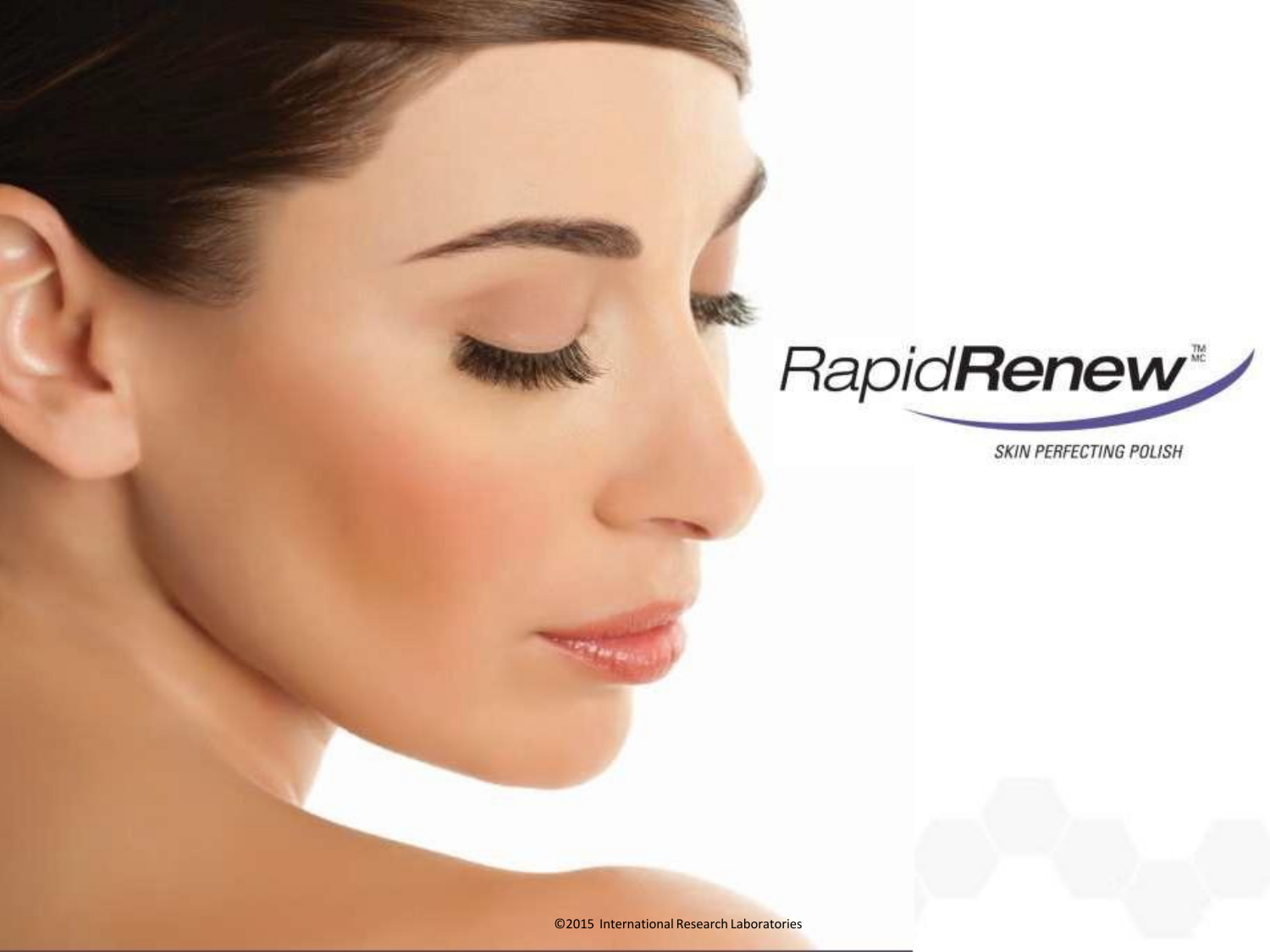#### **INTRODUCING**



The creators of award-winning **RapidLash®**, **RapidBrow® , RapidShield™**  and **RapidHair™** are excited to introduce a spectacular, high efficiency facial exfoliator for a flawless complexion: **RapidRenew™ Skin Perfecting Polish**

# *Smoother, softer, more radiant-looking skin in just 14 days! Freshens your complexion instantly!*

## **CONSUMER TESTED & APPROVED\***

- **96% experienced Brighter-looking Complexion**
- **96% experienced More Youthful-looking Skin**
- **94%** experienced appearance of More Even Skin Tone

\*Consumer Study of 50 Subjects over 14 Days

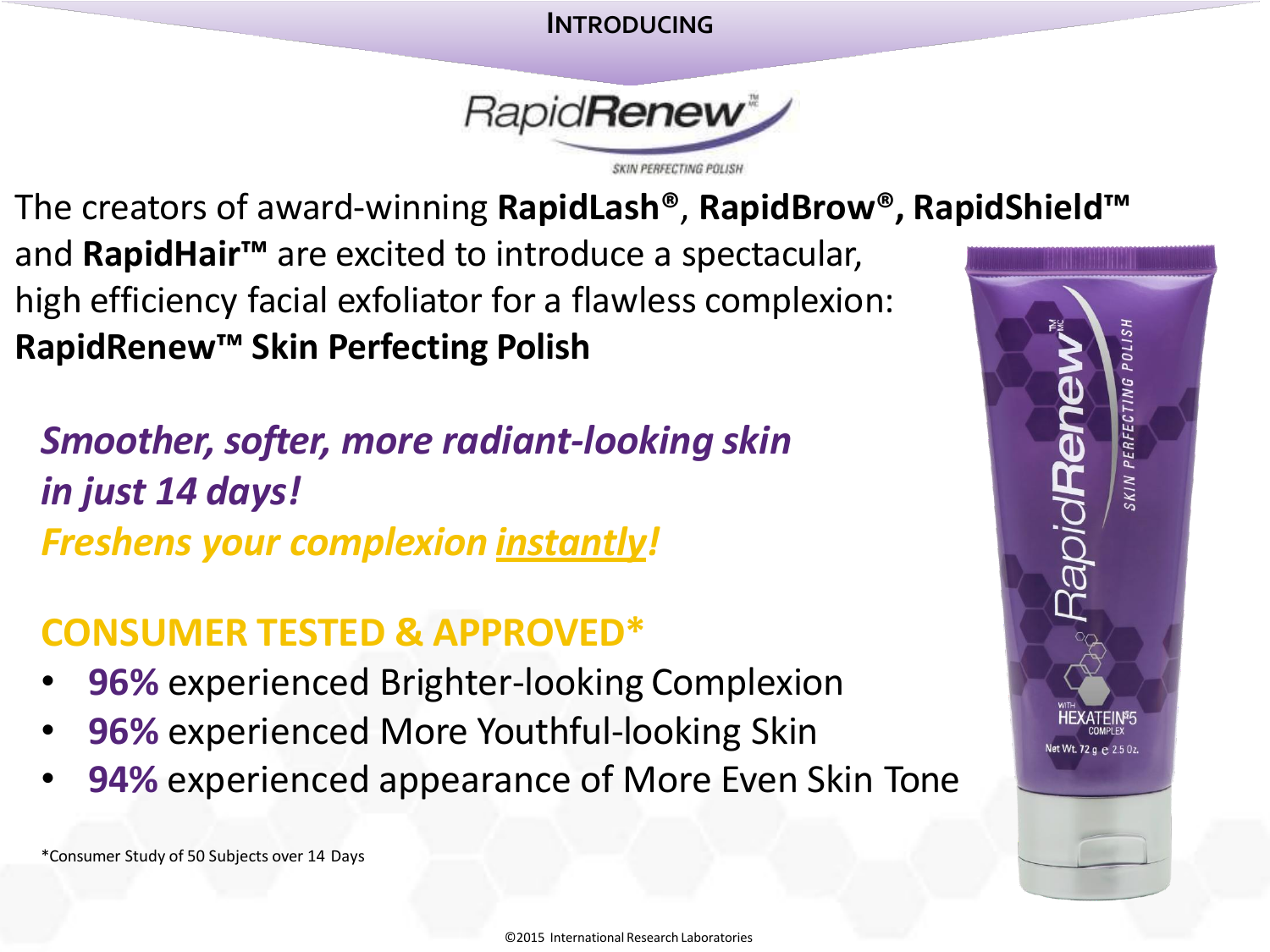### **RAPIDRENEW™ SKIN PERFECTING POLISH**



**RapidRenew™** is an exfoliating polish for face, neck and décolleté that instantly reveals a smoother, brighter, more youthful-looking complexion with visibly improved clarity and new-found radiance.

### **RapidRenew™ Skin Perfecting Polish**

delivers instant results and long-term benefits with the balanced mix of highly advanced ingredients that keep working on the skin even after rinse off.

**RapidRenew™** combines effective mechanical and chemical exfoliating elements that deliver maximum skin perfecting benefits to assure a flawless, refreshed, radiant complexion.



**Did you know?** As we age, the rate of cell turnover slows down and can result in a dull, tired-looking complexion. Incorporate **RapidRenew™** into your regular beauty routine to keep your skin looking fresh, vibrant and youhtful!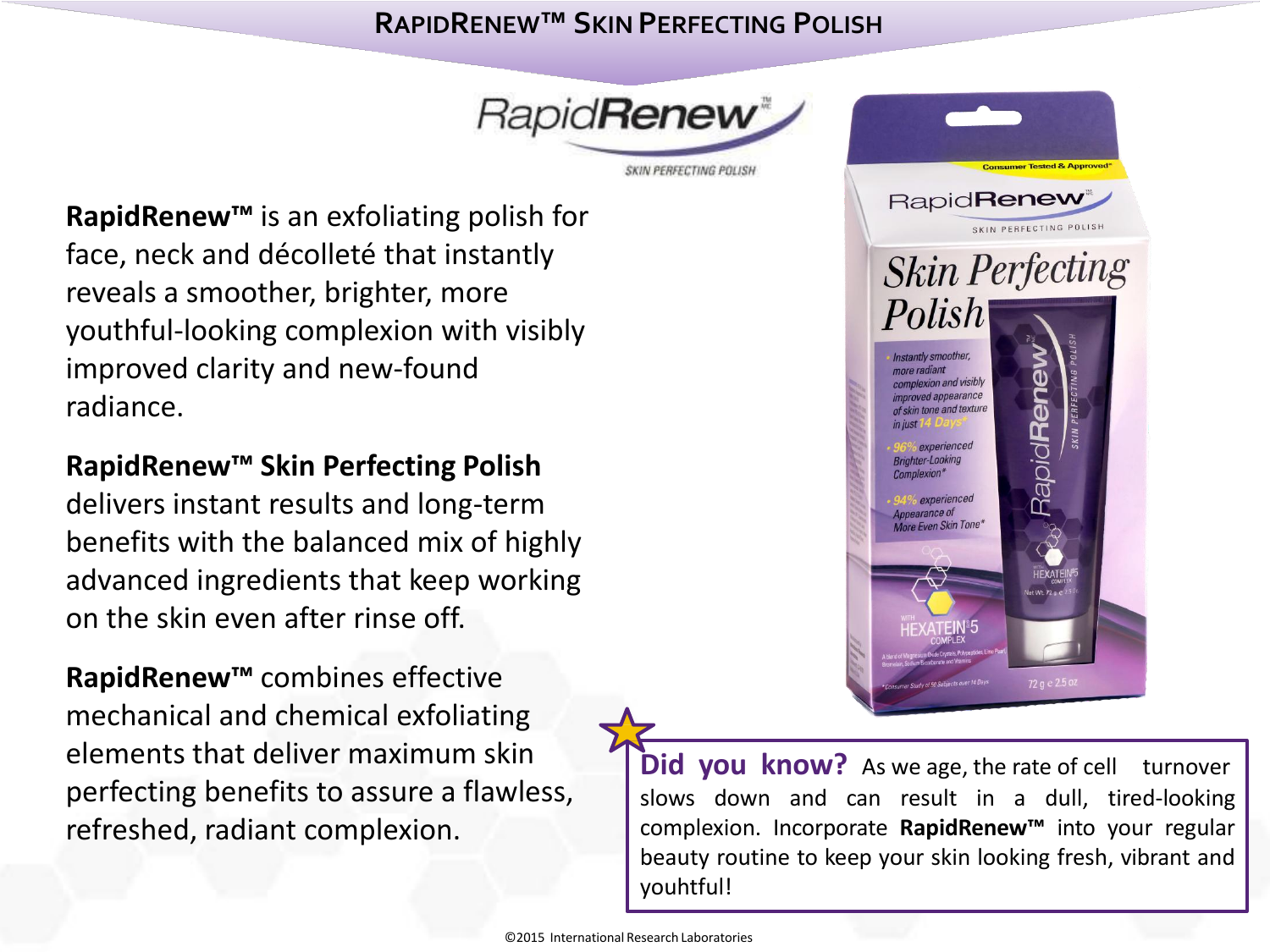#### **BRAND IMAGE**





**Suggested Retail Price:** \$34.95

- An eye-catching design, distinctive to Rapid-line, demands attention
- Supports the trusted reputation of the 'Rapid' brand by expanding into skin care category with yet another innovative and effective product introduction
- Upscale, sophisticated design supports brand image
- Slanted top box design with a window displaying the tube creates multidimensional presence and draws attention to the brand
- Perforated euro hangtag allows for versatile merchandising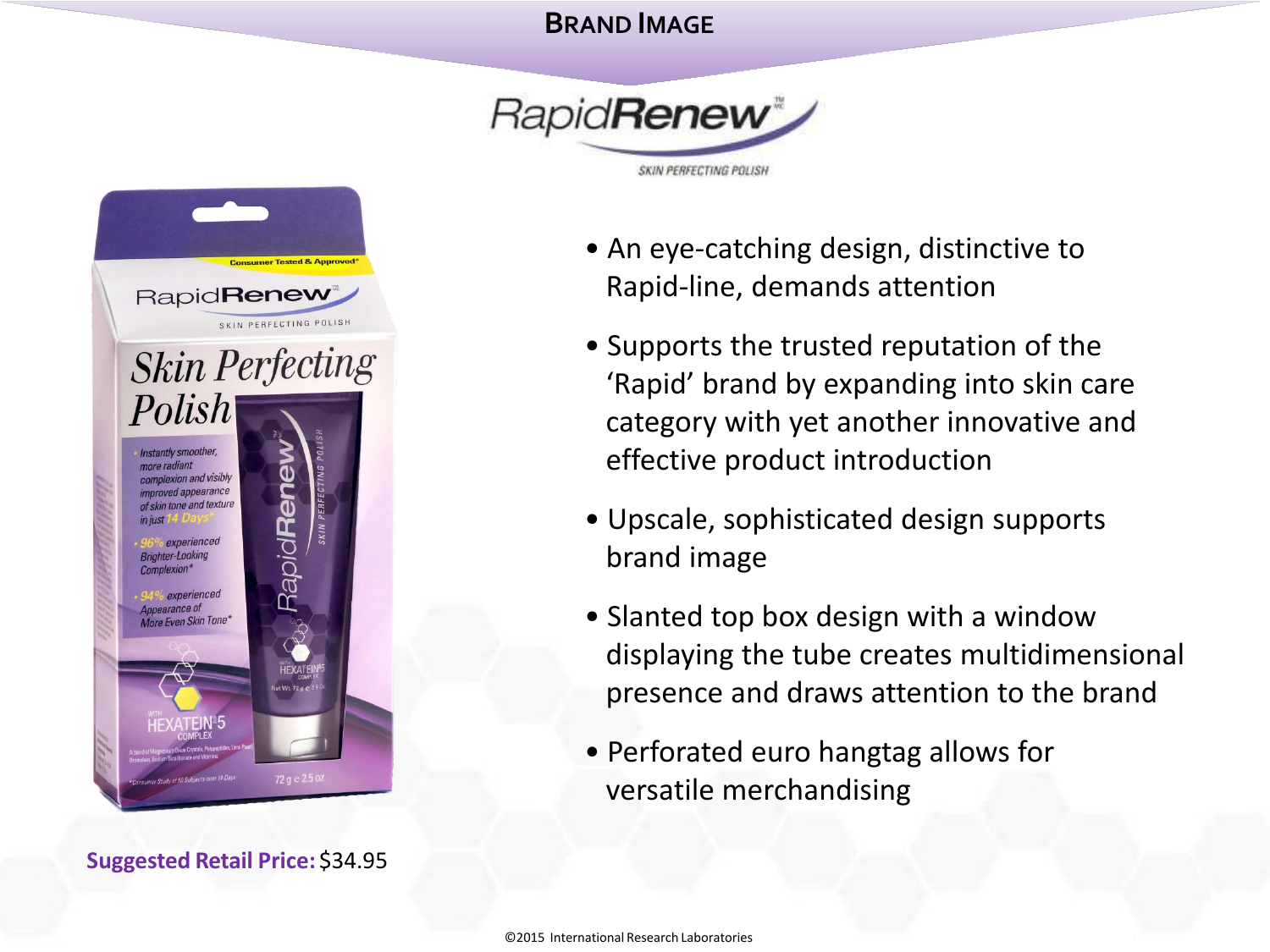### **HEXATEIN® 5COMPLEX**



Exclusive to **RapidRenew™** , **Hexatein® 5 Complex**  is a proprietary blend of highly beneficial, invigorating ingredients, that enhance cell turnover and revitalize skin.

**RapidRenew™** helps reveal youthful, radiant complexion in an instant.

**Refresh, revitalize, re-energize… …RENEW!**

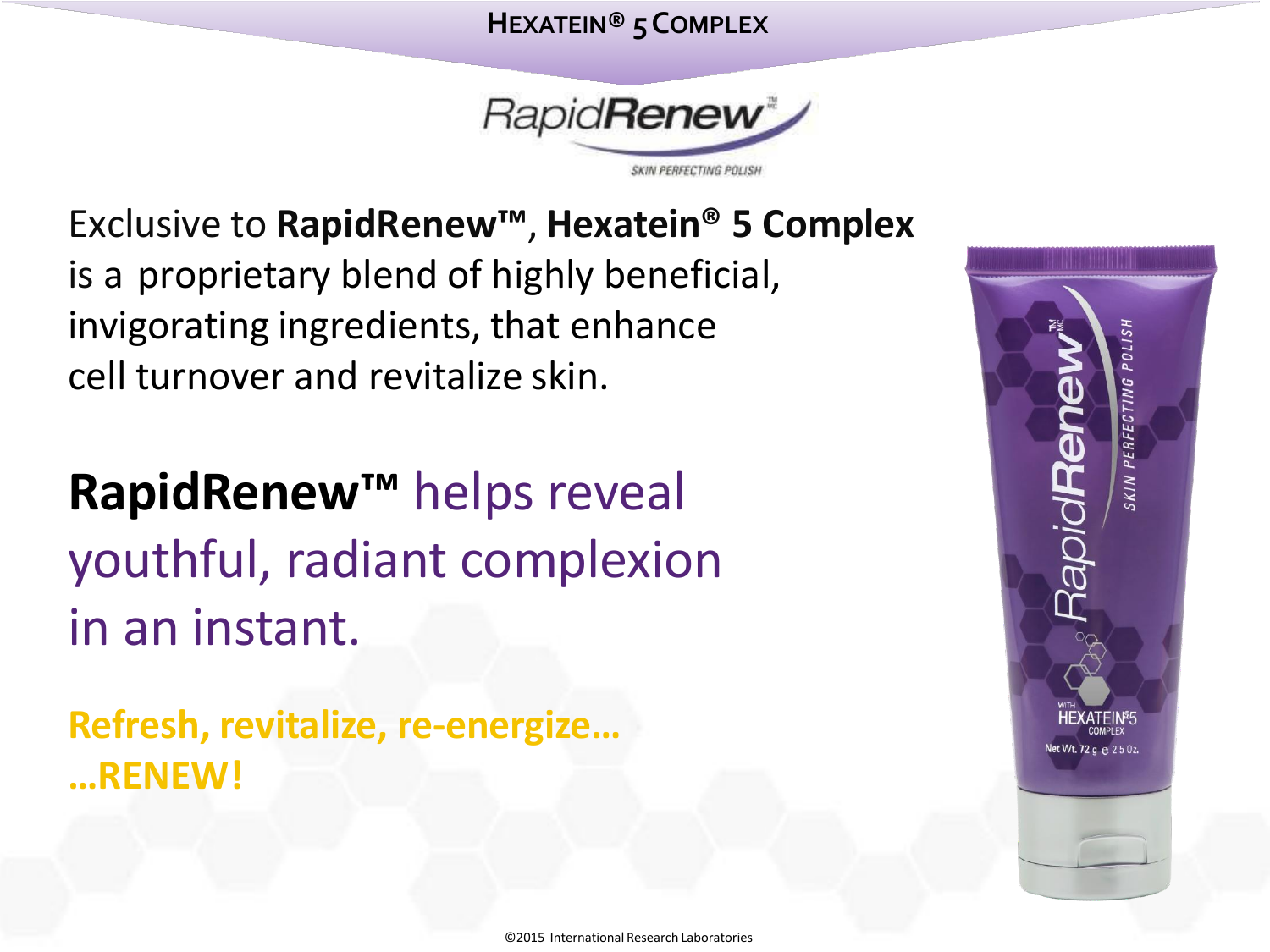### **HEXATEIN® 5COMPLEX**



A unique blend of highly effective ingredients exclusive to **RapidRenew™**, specifically designed to improve the appearance of complexion.

## **HEXATEIN® 5 COMPLEX 6 INGREDIENTS – 6 BENEFITS**

- **Magnesium Oxide Crystals** effectively, yet gently, exfoliate the skin to instantly reveal a brighter, smoother, softer complexion
- **Polypeptides** help boost the exfoliating effect and enhance the appearance of youthful-looking skin by reducing the appearance of fine lines, wrinkles and enlarged pores
- **Lime Pearl**, Australian caviar lime extract, a natural source of precious AHAs, citric acid, vitamins, minerals, amino acids and antioxidants, helps improve skin exfoliation and result in smoother, brighter complexion with a healthy, youthful, dewy glow
- **Bromelain**, found in pineapple, aides enzymatically in the exfoliating process to gently slough off dead skin cells and enhance the appearance of youthful-looking, radiant complexion
- **Sodium Bicarbonate**, a mild abrasive with brightening, soothing and calming benefits, that leave skin feeling clean, comfortable and refreshed
- **Vitamins** (A, C and E), packed with antioxidant benefits, help promote clear complexion, even out appearance of skin tone, and shield against the elements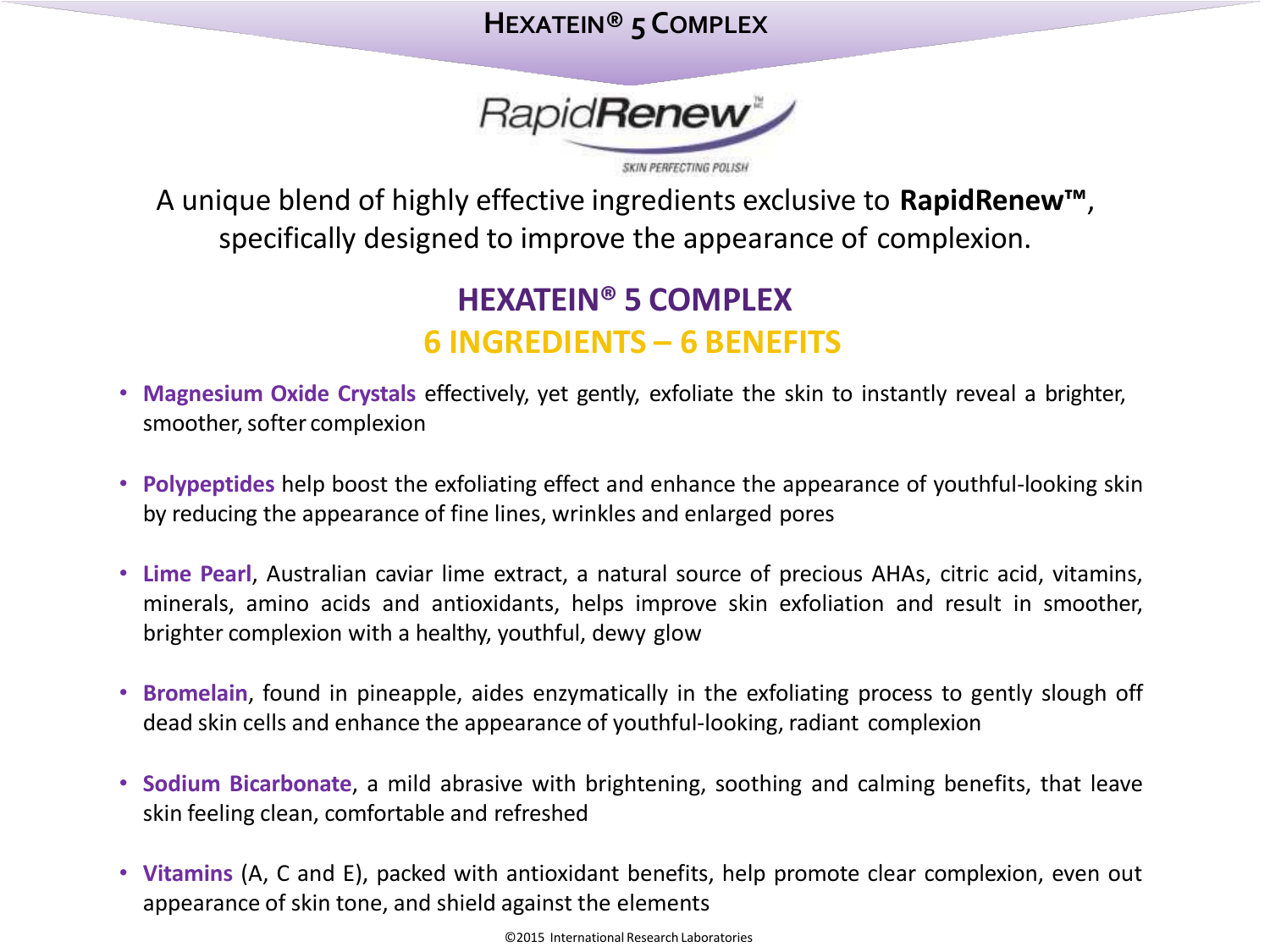#### **DIRECTIONS FOR USE**



# **Invigorate your skin in an instant!**  Discover a brand new level of clean and brightening benefits beyond belief.

### **DIRECTIONS:**

Gently massage a quarter size amount Of **RapidRenew™ Skin Perfecting Polish** to a cleansed, wet face, neck and décolleté in small, circular motions. Avoid the eye area. Rinse thoroughly with warm water. Follow with your regular beauty routine.

**RapidRenew™** is to be used 2-3 times a week or as desired to instantly brighten, refresh and renew the appearance of the complexion.



**Within just 14 days the overall appearance of complexion will be improved and more youthful-looking!\***

For best results, it is recommended to make **RapidRenew™** a regular part of your skin care routine.

\*Consumer Study of 50 Subjects over 14 Days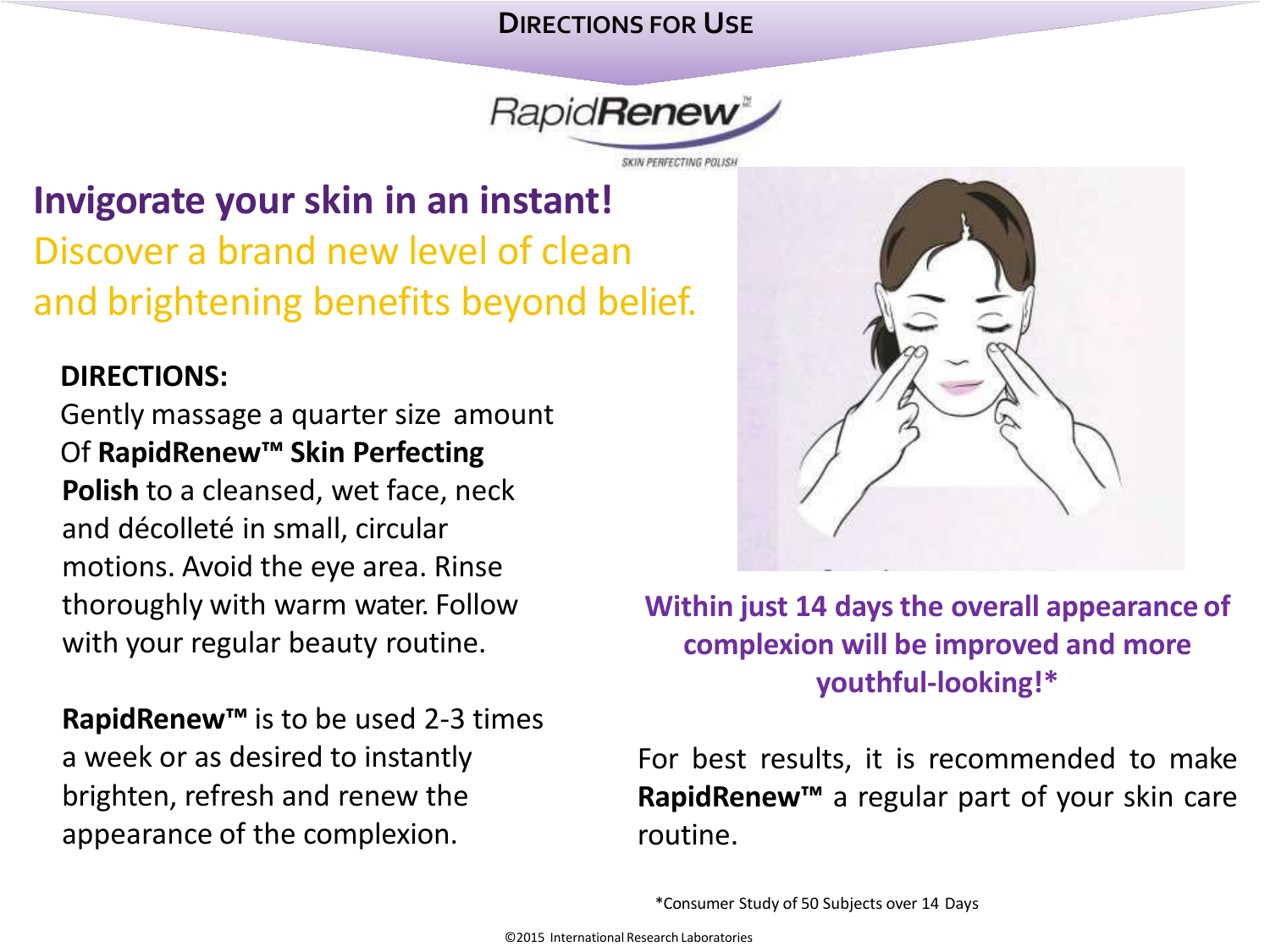### **AMAZING RESULTS**



The consumer study reveals **incredible results immediately after first use**, and further **wonderful skin enhancing benefits after 2 weeks** of use every two days.

#### **IMMEDIATE / IN 14 DAYS RESULTS:**

- **87% / 94%** experienced appearance of **more even skin tone**
- **94% / 96%** experienced **brighter-looking complexion**
- **96% / 98%** experienced **smoother and softer-looking skin**
- **96% / 96%** experienced **more youthful-looking skin**
- **85% / 88%** experienced **reduction/improvement in the appearance fine lines, wrinkles and enlarged pores**
- **92% / 90%** experienced **reduction/improvement in the appearance of dull, tired-looking skin**
- **96% / 96%** experienced an **overall improvement in the appearance of the complexion**
- **98% / 94%** agree that **skin feels clean and refreshed immediately after use.**
- **98% / 98%** agree that **product was easy to apply.**
- **92% / 92%** would **use the product again.**
- **92% / 92%** would **recommend the product to a friend.**

\*Consumer Study of 50 Subjects after first use and after 14 days of using the product every two days.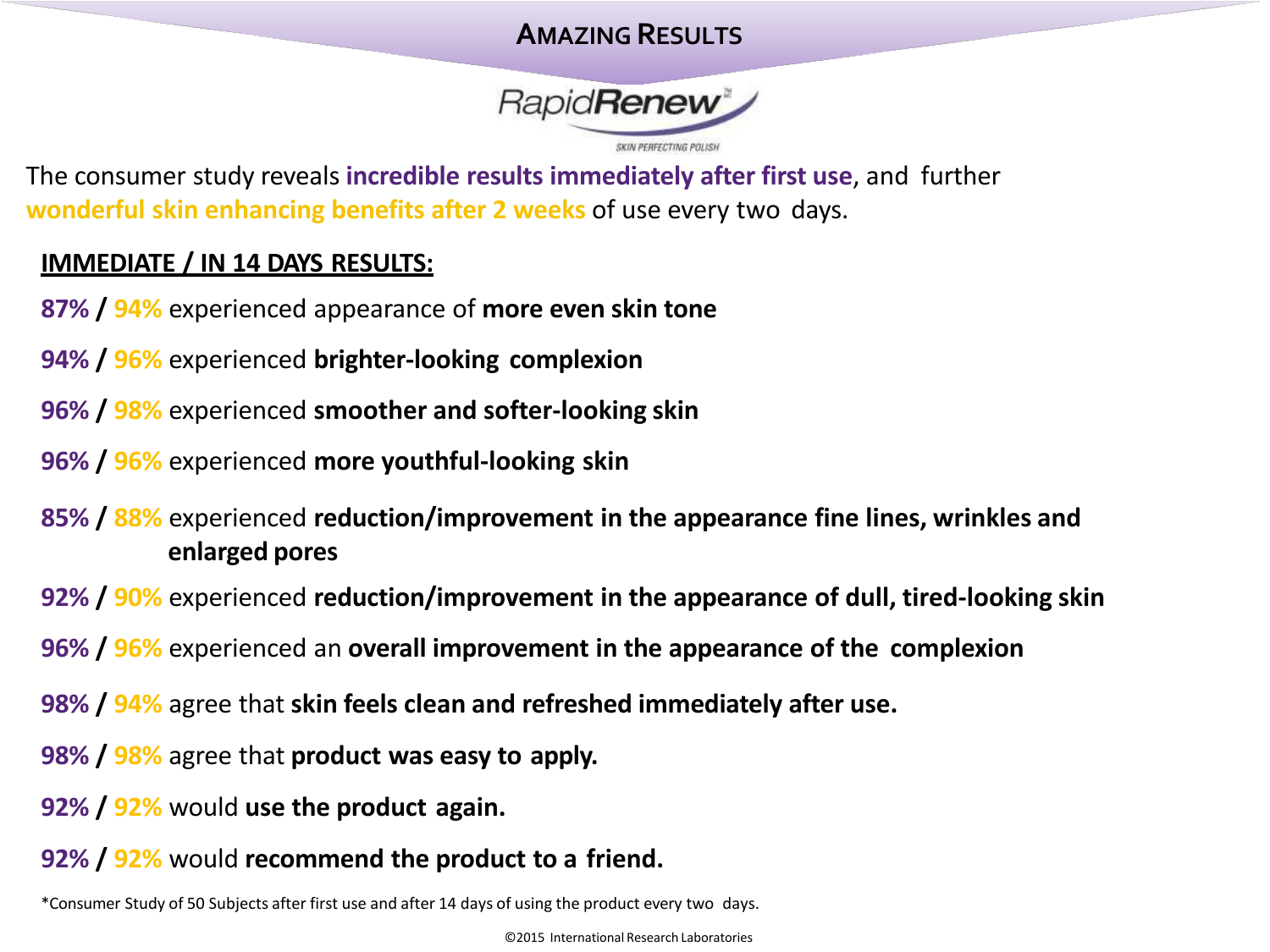### **CUSTOMER SATISFACTION GUARANTEED**



## Give **RapidRenew™** a try and discover its skin perfecting magic! See what satisfied consumers are saying:

"Make my skin feel very clean and smooth."

"Product felt tingly on my skin but soothing. My face and neck felt very smooth and clean afteruse."

"Abrase free, love the clean cool feel after the wash."

"Love the product."

"Skin felt like silk."

"I loved the texture of the scrub and it made my skin feel very fresh, clean and soft. I would highly recommend this product (I didn't need any face creamafter)."

"Nice warming sensation. Skin feels smoother. Pores diminished."

"The polish made my skin smooth and look brighter."

"I love this polish. My face feels so smooth. My face looks brighter. I think it worked great for my acne skin type and caused me no irritation."

"I loved this product. Made my skin softer and brighter."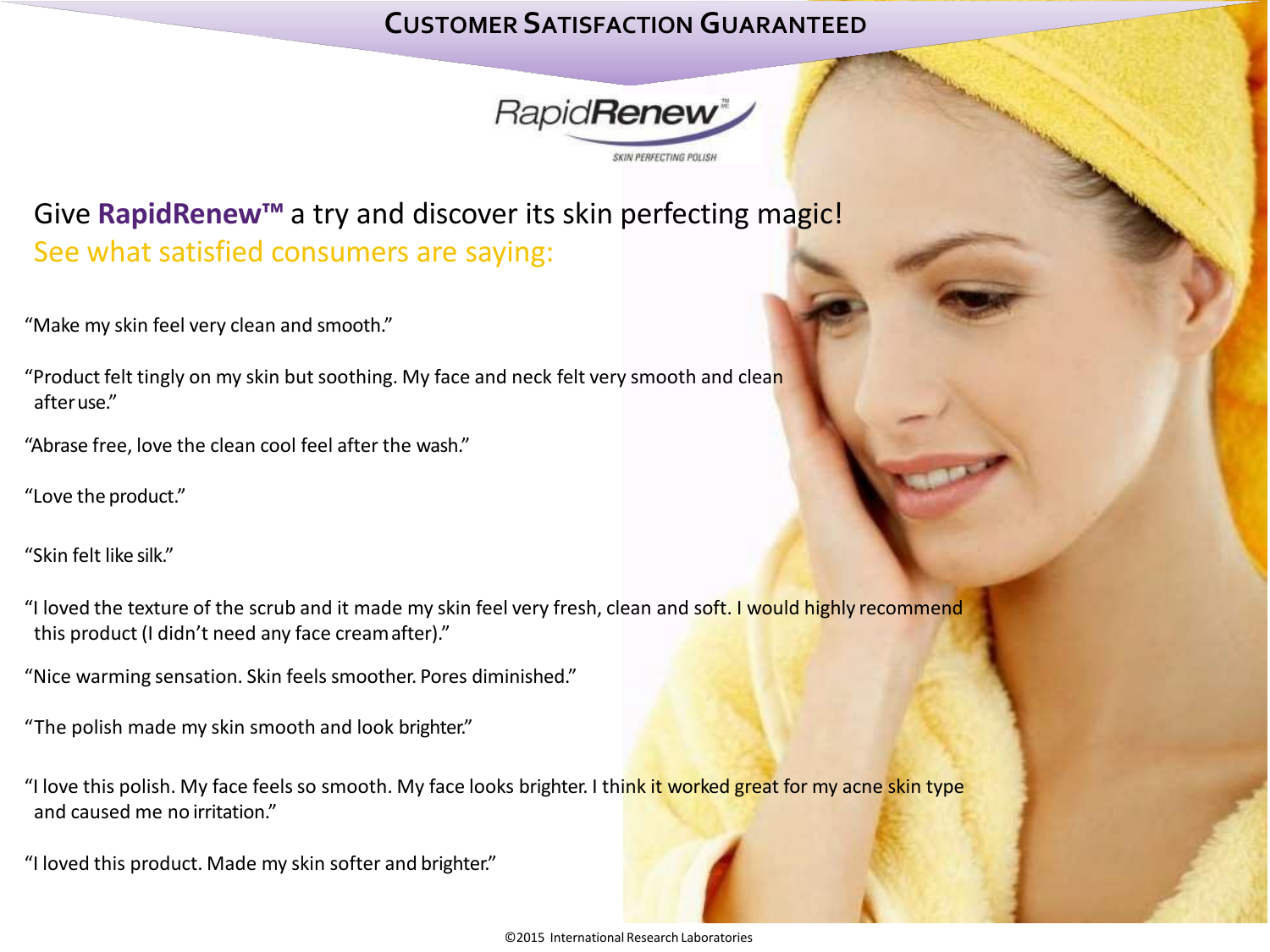

#### **Q. How is RapidRenew™ applied?**

A. Massage a quarter size amount of RapidRenew™ to a cleansed, wet face, neck and décolleté in small, circular motions. Avoid the eye area. Rinse thoroughly with warm water. Follow with your regular beauty routine.

#### **Q. How frequently is RapidRenew™ applied?**

- A. RapidRenew™ can be used 2-3 times per week, or as often as desired to instantly brighter, refresh and renew the appearance of the complexion.
- **Q.** A. **How long does it take to see an improvement in the appearance of my complexion?**  Consumers have reported immediate improvement in the appearance of the complexion after first use of RapidRenew™. For best results, it is recommended to make RapidRenew™ part of your regular beauty routine.
- **Q.** A. **What if I forget to apply RapidRenew™ 2-3 times per week?** If you forget and skip an application of RapidRenew™, apply product as usual the next day. A consistent skin care routine is the key to maintaining a healthy, balanced,beautiful-looking complexion.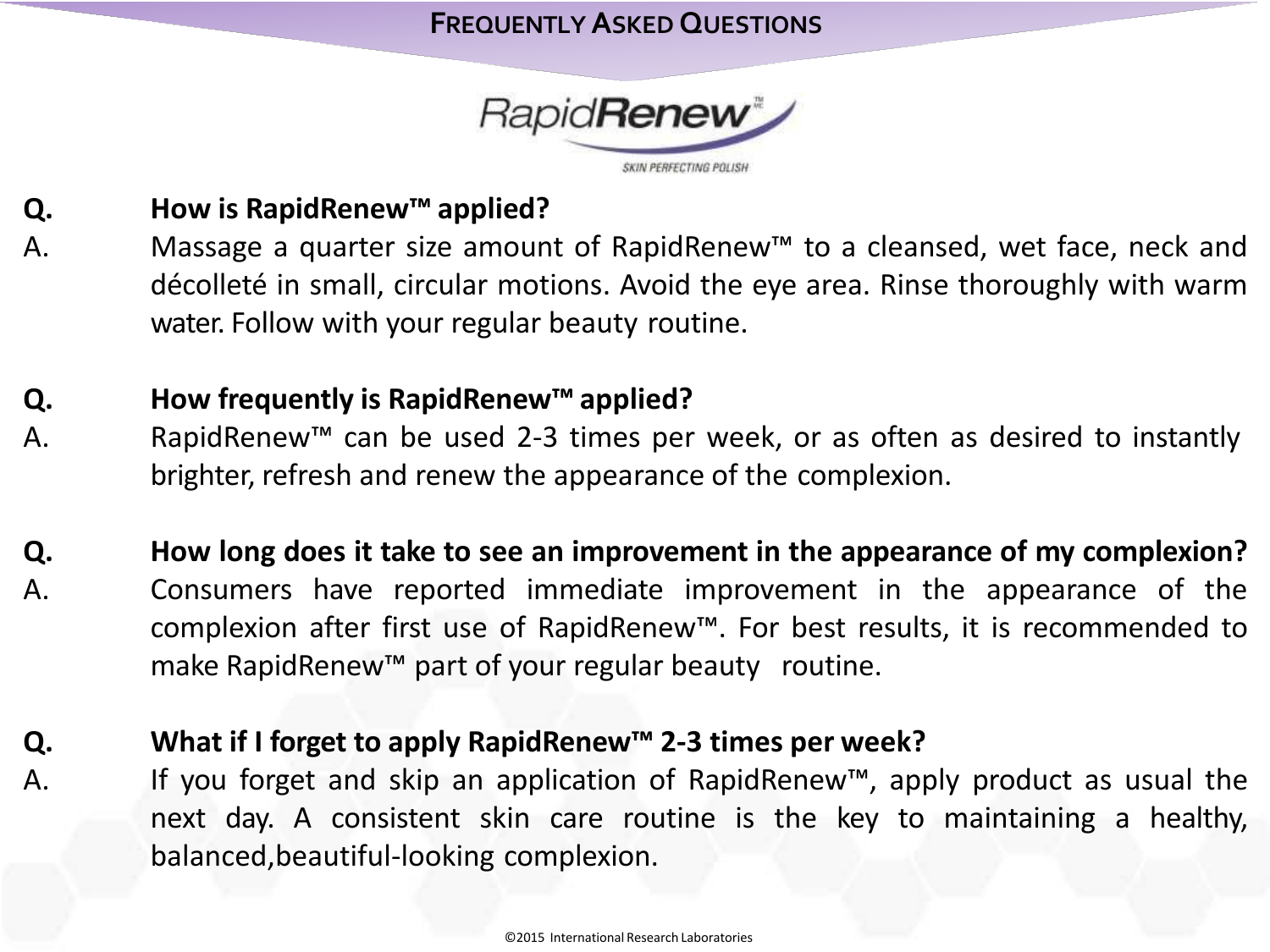

#### **Q. How long will one tube of RapidRenew™last?**

A. If applied 2-3 times per week, one 72 g tube of RapidRenew™ is estimated to last approximately 2-3 months. The yield of the product can vary depending on the frequency and amount of each individual's product use.

#### **Q. When should I stop usingRapidRenew™?**

A. Once you've achieved the desired results with RapidRenew™, it is recommended to continue using it to maintain the improved appearance and condition of the complexion.

#### **Q. What should I do if I accidentally get RapidRenew™ in my eyes?**

A. RapidRenew™ is intended for external use only and direct contact with the eye should be avoided. In the event of direct contact with the eye, rinse the eye with plenty of cool water. If irritation from direct contact occurs and persists, seek medical advice immediately.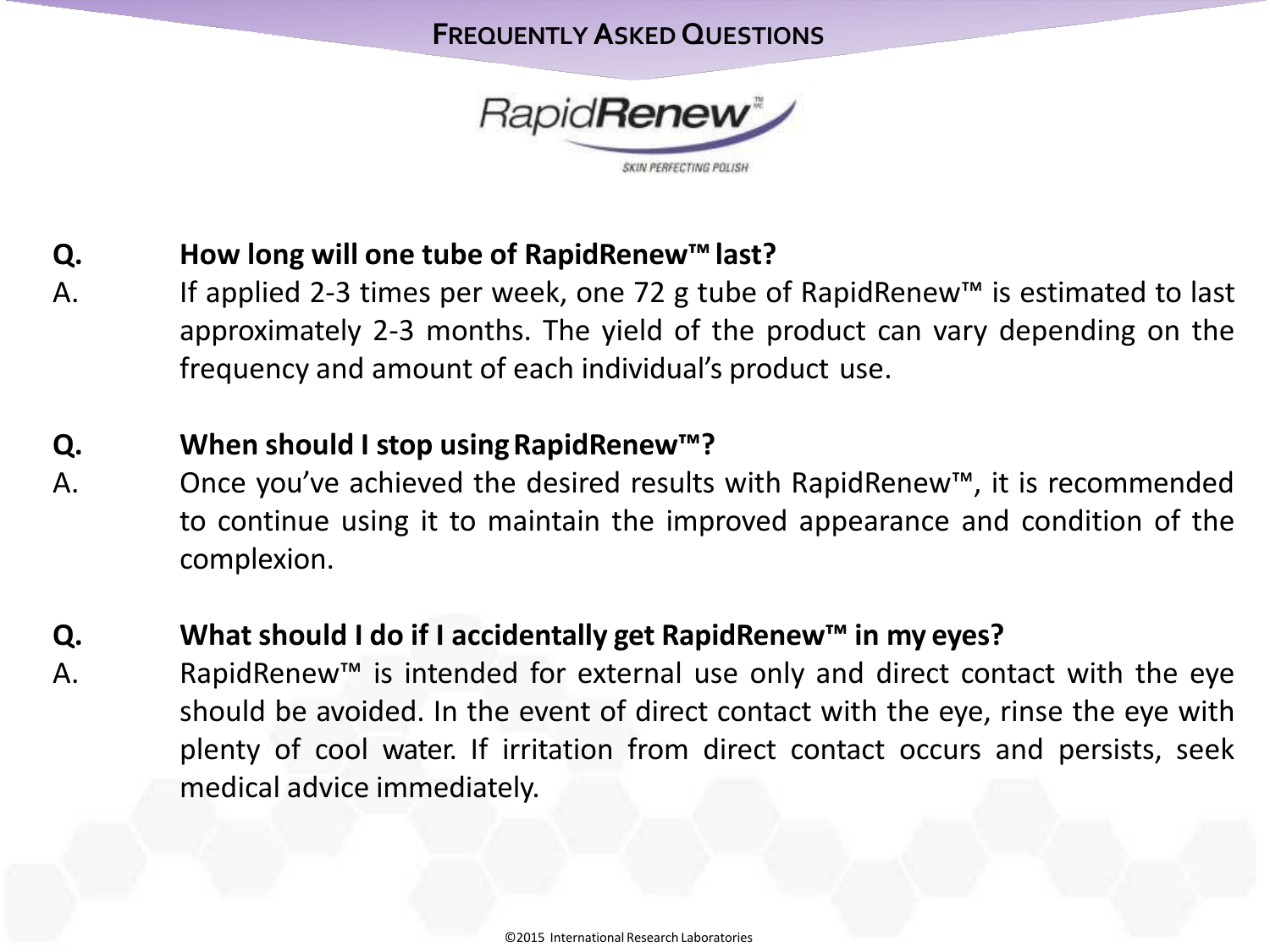

#### **Q. Can I use RapidRenew™ if I have sensitive skin?**

A. RapidRenew™ is a gentle yet effective polish that is suitable for all skin types. The formula is dermatologist tested for safety. However, should you suspect an allergic reaction to one or more of the components in the formula, seek medical advice.

#### **Q. Can I use RapidRenew™ if I have a skin condition such as acne/rosacea/psoriasis/eczema, etc.?**

A. If you have been diagnosed with a medical skin condition and/or are undergoing any medical treatment for it, consult with your physician prior to the use of RapidRenew™.

#### **Q. Can I use other beauty products withRapidRenew™?**

A.

Yes. RapidRenew™ is a wonderful addition to any skin care regimen to help enhance the appearance of the complexion. It is recommended to follow with your regular beauty routine after using RapidRenew™.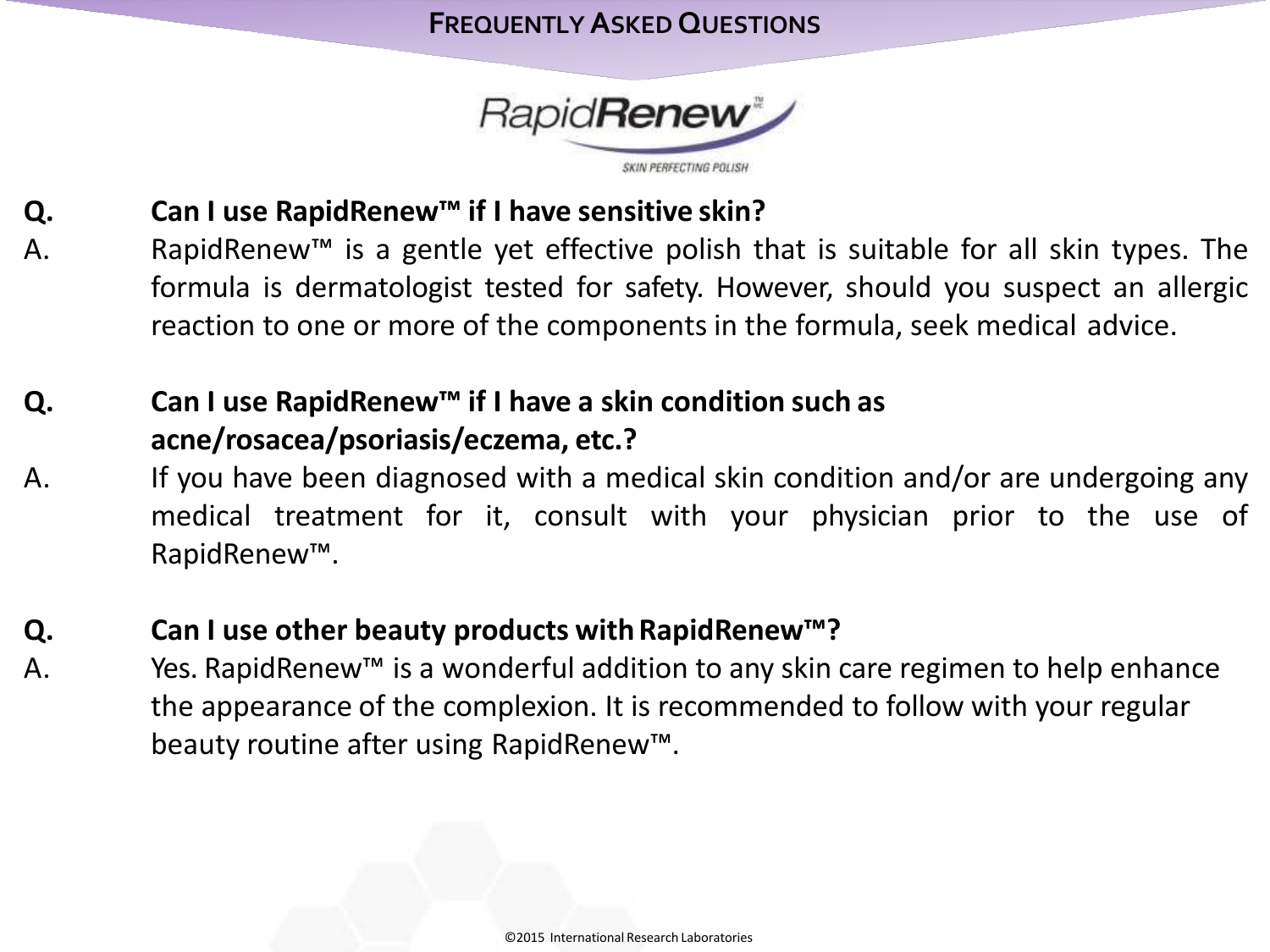

- **Q. Can I use RapidRenew™ if I am pregnant or breast-feeding?**
- A. We recommend that you discuss use of RapidRenew™ with your doctor if you are pregnant or breast-feeding.

#### **Q. Can men use RapidRenew™?**

- A. RapidRenew™ is a unisex formula, with a clean, refreshing scent that renders it ideal for men as well to experience its spectacular complexion enhancing benefits.
- **Q. Can RapidRenew™ be used on children under the age of 18?**
- A. We do not recommend using RapidRenew™ on children under the age of 18 as we have not conducted testing for this age group.